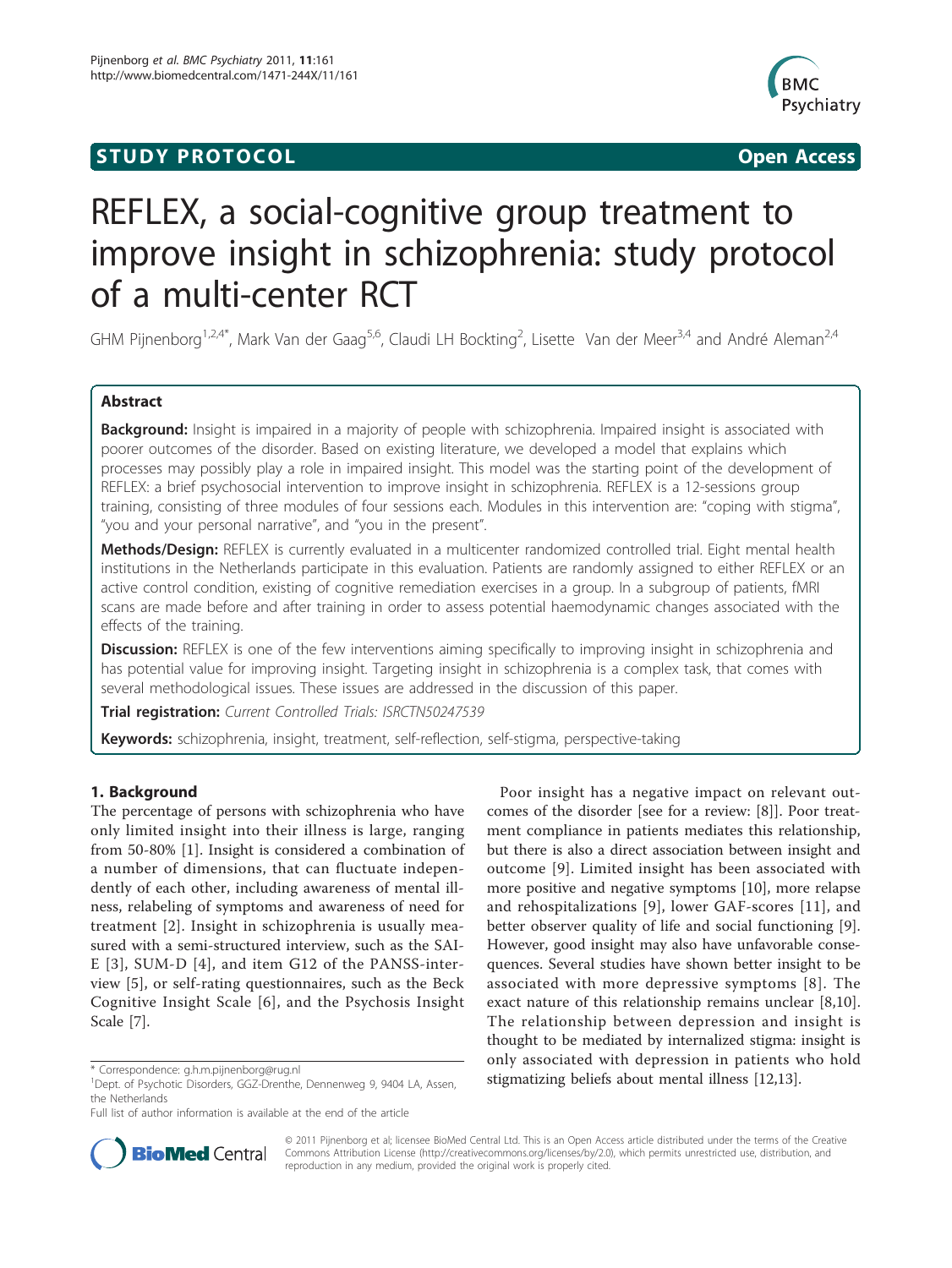Given the negative impact of limited insight on the outcome of schizophrenia, insight is a logical target for treatment. However, treatment options to enhance insight are limited. Psycho-education does not necessarily lead to better insight [[14\]](#page-7-0), neither does psychodynamic psychotherapy [[15](#page-7-0)]. Turkington et al. [[16](#page-7-0)] developed a treatment program that combines psychoeducation on medication with cognitive behavioral therapy. Treatment adherence improved and patients were better able to label their symptoms as psychotic both immediately and one year after treatment. In others studies, no clear effects of cognitive behavioural therapy on insight was found [[17](#page-7-0)].

Kemp et al. [\[18\]](#page-7-0) demonstrated that therapy adherence and insight in symptoms improved after a brief intervention based on the principles of motivational interviewing. Others studied the same intervention, with inconsistent results [[19,20\]](#page-7-0). Two smaller studies showed that when patients are confronted with video images of themselves during a psychotic episode, their insight improves [[21,22\]](#page-7-0). In sum, although there are several interventions aiming to enhance insight in schizophrenia, there is still a need for improvement.

Three types of models have been put forward to explain this variance: the clinical model, the neuropsychological model, and the psychological denial model [[23](#page-7-0)]. The clinical model suggests that poor insight is a primary symptom of schizophrenia, analogous to delusions and hallucinations. The neuropsychological model argues that specific cognitive impairments are responsible for poor insight in schizophrenia [[24,25\]](#page-7-0). Finally, the psychological denial model explains poor insight as the outcome of a coping strategy that is used to reduce the distress associated with a diagnosis of schizophrenia [[26\]](#page-7-0).There is limited support for the clinical model, partly because of the lack of testable hypotheses. Literature does provide evidence for the neuropsychological model and some preliminary support for the psychological denial model [[23\]](#page-7-0), but none of these models alone can account for the variance in insight.

Recent evidence [[27](#page-7-0)] suggests that one aspect of cognitive functioning may have been overlooked in insight literature: social cognition. Social cognition refers to "the mental operations underlying social interactions, like the ability and capacity to perceive the intentions and dispositions of others" [[28\]](#page-7-0). In particular, the ability to take perspective has been linked to insight[[[29\]](#page-7-0); Pijnenborg, Spikman, Jeronimus and Aleman: Insight in schizophrenia: the role of affective perspective taking and empathy, submitted]. In other words: the ability to infer mental states was associated with the tendency to take another person's perspective on oneself.

Based on these findings, we propose a model that integrates elements from previous models and combines them with recent findings on the role of social cognition

Page 2 of 9

in insight [[30](#page-7-0)]. According to this model (see Figure [1](#page-2-0)) self-reflection moderates the relationship between the prerequisites for insight on the one hand and insight on the other. Self-reflection is considered a meta-cognitive process that concerns the ability to reflect upon thoughts and feelings [\[31](#page-7-0)]. Self-reflection is thought to be impaired in schizophrenia; patients demonstrate difficulties in generating personal narratives that link the past with the present [\[32](#page-7-0),[33\]](#page-7-0). The model explains why schizophrenia patients with poor insight erroneously hold on to their pre-morbid self-image. Because these patients do not adjust their self-images to changing circumstances, they implicitly assume that functioning and future perspective are still the same as before their illness started. In other words: they make too few self-corrections. A number of processes are thought to hamper self-reflection in schizophrenia. First of all, poor insight is associated with a lack of mental flexibility [[25](#page-7-0)].We propose that this relationship is mediated by self-reflection. A lack of mental flexibility will hamper the capacity to consider alternatives and make complex inferences about oneself, which will inevitably result in poor insight. Second, recent evidence shows that insight in schizophrenia is associated with Theory of Mind (ToM) and in particular the ability to take the perspective of others [\[34\]](#page-7-0). ToM refers to the ability to interpret mental states of others, or the notion that mental representations of the world do not necessarily reflect reality, and can be different from one's own [[35\]](#page-7-0). According to David [\[36](#page-7-0)], insight requires a capacity for self-reflection and the ability to make self-evaluations. David quotes 18<sup>th</sup> century Scottish poet Robert Burns to illustrate that the ability to 'see oursels as others see us' helps people in making these evaluations about themselves. 'Seeing yourself through the eyes of others' is a process that overlaps with ToM, and in particular with the ability to take the perspective of another person to evaluate your own mental state. Indeed, schizophrenia patients are found to recognize symptoms of mental illness in others, but not in themselves [[37\]](#page-7-0). However, a direct link between insight and perspective-taking is thought to be unlikely, as perspective-taking is not primarily intended for self-evaluation [[29\]](#page-7-0). In line with our model, Langdon and Ward suggest self-reflection as a mediator in this relationship. Indeed, Dimaggio et al. [[38\]](#page-7-0) described an association between self-reflection and ToM. The last precondition of insight in our model is stigma-sensitivity. Schizophrenia is associated with a heavy stigma. There is evidence that some patients cope with the threat that stigma poses to their self-esteem by denying the illness [\[39,40\]](#page-7-0).

Psychological defensiveness in psychosis is associated with unawareness of having a mental disorder,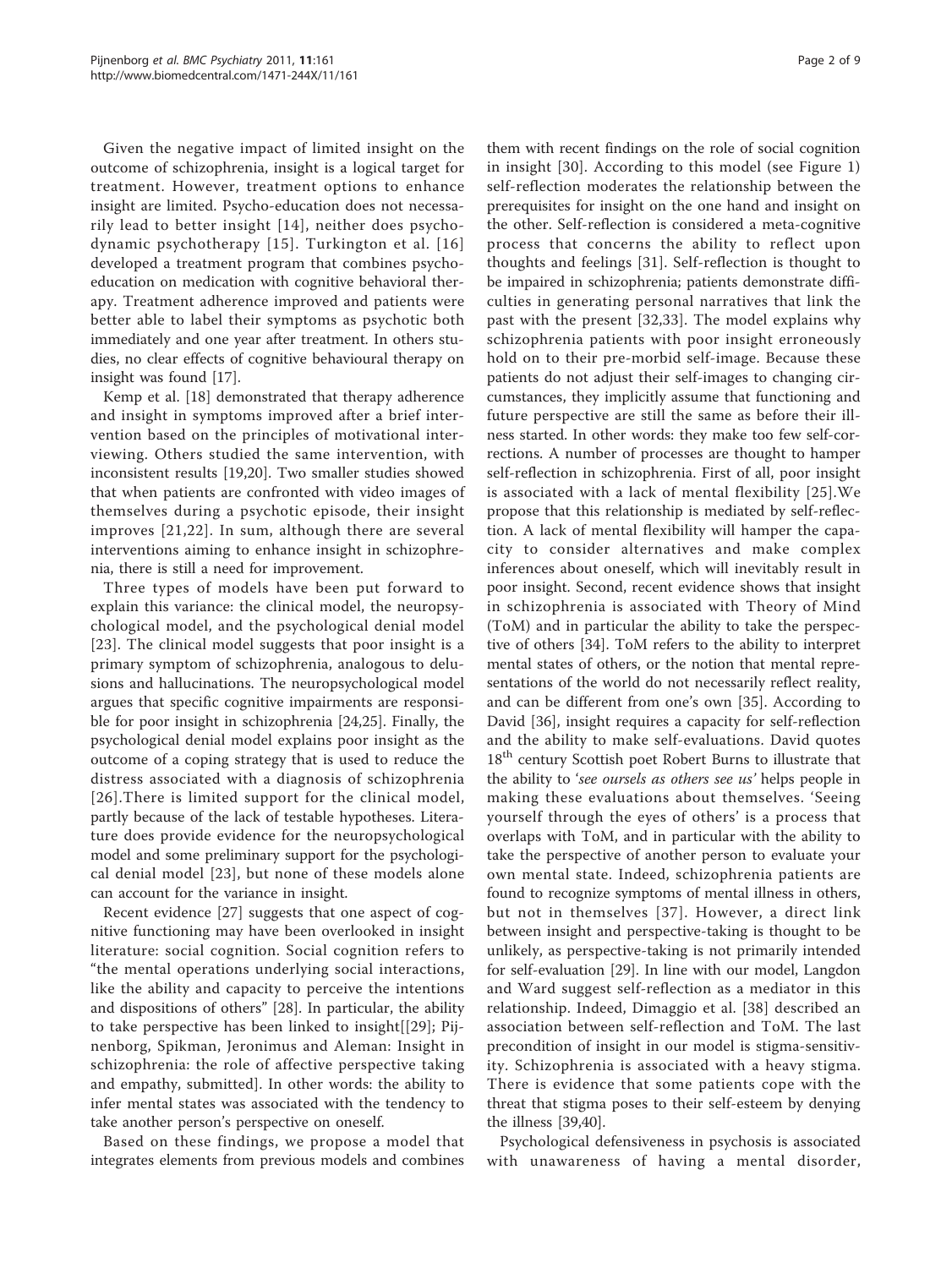<span id="page-2-0"></span>

unawareness of the effects of antipsychotic medication and inability to attribute symptoms to a mental disorder [[26](#page-7-0)]. Cooke et al. [[23\]](#page-7-0) also reported an association between better insight and lower self-esteem (but not depression) and implied the influence of a psychological mechanism that preserves self-esteem. In addition, unawareness of having a mental disorder is associated with more denial of common personal failings [[41](#page-7-0)]. Apparently, some patients are reluctant, at an unconscious level, to reflect upon themselves in the light of a severe mental illness. In line with our model, patients with lesser abilities for self-reflection and patients who endorse stereotypes about mental illness tell more impoverished stories about themselves [\[12](#page-7-0)]. The model is in line with Beck's [[6](#page-7-0)] concept of cognitive insight. Cognitive insight is seen as a prerequisite of insight and encompasses the capacity of patients with psychosis to distance themselves from their psychotic experiences, reflect on them, and respond to corrective feedback. This concept clearly overlaps with the concepts self-reflection, non-social cognition and perspective-taking in our model.

We used this model to develop an intervention to improve insight in schizophrenia. This group-based intervention, from now on referred to as REFLEX, consist of three modules of four sessions each. The central theme of the first module is dealing with stigma. The second and third module aim to stimulate self-reflection through structured exercises. These exercises facilitate mental flexibility and perspective-taking. In the second module, patients reflect upon differences between their past and present circumstances and attributes. In the third module, patients are required to reflect upon their thoughts and feelings in the present. The present paper presents the design of a randomized controlled multicenter trial aiming to evaluate the efficacy of REFLEX.

#### Research aims

Main aim of the study is to evaluate the efficacy of REFLEX. Primary outcome measures in this evaluation are the preconditions of insight as specified by our model, while insight is the secondary outcome measure of our trial. Effects of REFLEX on quality of life, selfesteem and mood will be examined as well.

An additional aim of the trial is to examine whether participation in REFLEX will lead to haemodynamic changes, blood oxygenation levels as measured by functional Magnetic Resonance imaging (fMRI), during perspective-taking and self-reflection.

#### 2. Methods/Design

The study is funded in part by a European Young Investigator (EURYI) Award from the European Science Foundation to AA. Other contributions (in terms of personnel involved) are from the mental health centers involved. The research has been approved by the medical ethical board of University Medical Center Groningen, Groningen (number: NL2714604209; date: 13-10- 2009), and is conducted in accordance with the principles of the Declaration of Helsinki.

#### 2.1 Design

The study is a randomized controlled trial, including an intervention group and an active control group. The experimental group consists of patients who participate in REFLEX, the patients in the active control group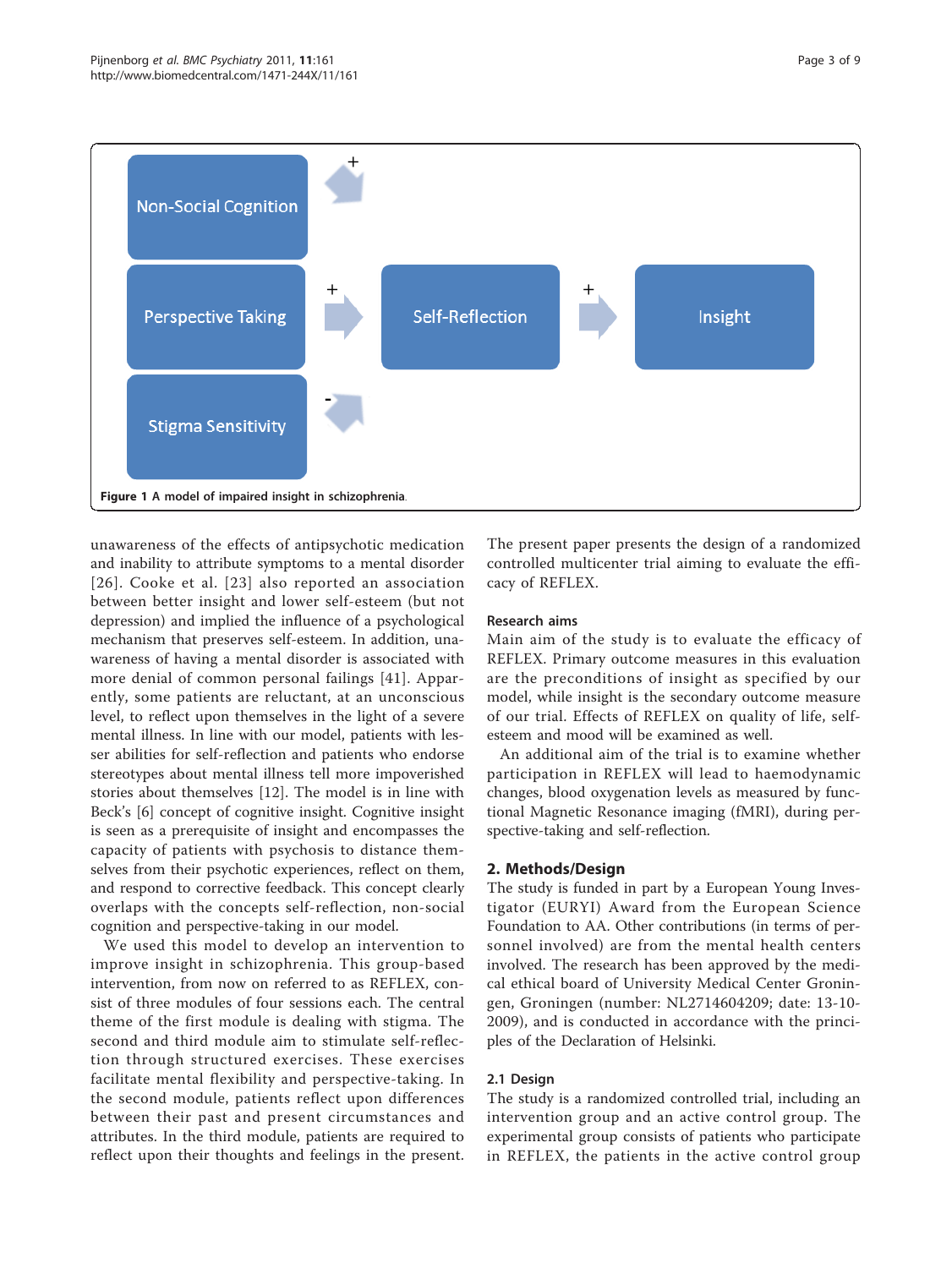participate in an adapted form of cognitive remediation for an equal amount of time.

#### 2.2 Participants/Setting

A total of 128 patients will be included in the trial. Inclusion criteria for the study are:

• Impaired insight, defined as a) a score of <9 on the Psychosis Inventory (Birchwood et al., 1994) and b) impaired insight rated by a clinician (defined as one or more non-affirmative answers on the following three questions: "Is the patient aware that his/her functioning is suboptimal due to mental illness? Does the patient recognize the symptoms of his condition? Does the patient acknowledge the need for treatment?"). In case of an inconsistency between a) and b) a PANSS interview [[5](#page-7-0)] is administered. Patients with a score > 3 on item G12 pass the threshold for inclusion.

• A diagnosis of schizophrenia according to DSM-IV-TR criteria

- > eighteen years old
- Being able to give informed consent

Exclusion criteria are:

- Receiving CBT at the moment of inclusion
- The presence of a florid psychosis
- A co-morbid neurological disorder
- No competence of the Dutch language

A subsample of 40 patients will also participate in the fMRI part of the study. These patients will have to be eligible for fMRI. Additional exclusion criteria for the fMRI part of the study are: pregnancy or possibility thereof, metal implants in the body, and claustrophobia.

Patients will be recruited in eight mental health institutions in the Netherlands.

#### 2.3 Sample size calculation

A previous study on a treatment to improve insight in schizophrenia [\[42\]](#page-7-0) observed a mean effect size of 0.51 (standardized mean difference). We used this effect size for our power analysis. Sample size was computed using the program developed by David Schoenfeld, Ph.D (Harvard School of Public Health) [http://hedwig.mgh.har](http://hedwig.mgh.harvard.edu/biostatistics/software)[vard.edu/biostatistics/software.](http://hedwig.mgh.harvard.edu/biostatistics/software)Using the estimated effect size of 0.51, this yielded a total number of 128 patients, with a power of 0.80.

#### 2.4 Materials

#### 2.4.1 REFLEX treatment protocol

REFLEX encompasses three modules of four one-hour group sessions each. Module I "Coping with Stigma"

focuses on coping with stigmatizing beliefs. The impact of stigmatizing beliefs is discussed and stigmatizing beliefs are disputed and replaced with functional realitybased beliefs about the self. Patients learn that a diagnosis is just a label, saying little about them.

The goal of this module is twofold: first, we presume that denial to cope with the threat that mental illness poses on the self-esteem will be less necessary when the idea of having a mental illness is perceived as less threatening. Following this train of thought, challenging stigmatizing beliefs will ultimately contribute to better insight. Second, with the inclusion of the stigma module we want to prevent an increase of depression to co-occur with increasing insight, as literature has shown that stigma mediates the relationship between insight and mood. In the module "you and your personal narrative" self-reflection is the central theme. Subjects reconstruct their personal narrative, reflect on important changes in their lives and their personal strengths and weaknesses. By offering very structured exercises with clear instructions, REFLEX compensates for cognitive impairments that are thought to hamper self-reflection in schizophrenia. In this module, subjects start practising perspective-taking. Subjects are instructed to ask themselves on a regular basis what other people would think about their thoughts and to check this with an important other. In the third module, called "you in the present", reflection about ongoing thoughts and feelings is stimulated. Between sessions, subjects monitor their thoughts and feelings in their daily life by experience-sampling [[43\]](#page-7-0). In response to a random signal (beeping of a watch) provided six times a day, patients write down the answer to a fixed number of short questions that stimulate self-reflection in a diary. Examples of these questions are: "what was I thinking about before the alarm went off?" and "what would other people think about this thought?". During group sessions, the content of these dairies is discussed. In addition, group exercises and movie vignettes are used to practice perspective-taking during treatment sessions.

#### 2.4.2 Control condition

The control condition of our study consists of twelve group sessions of standardized 'drill and practice' exercises to cognitive functioning. Exercises were adopted from Cognitive Remediation Training protocol [[44](#page-7-0)] that aims to improve cognitive functioning by combining errorless learning (by using tasks varying from extremely easy to easy), immediate feedback, and targeted reinforcement to enhance flexibility, working memory, and planning. Only exercises targeting cognitive functions that are not associated with insight were selected, trainers did not provide feedback on subject's performance.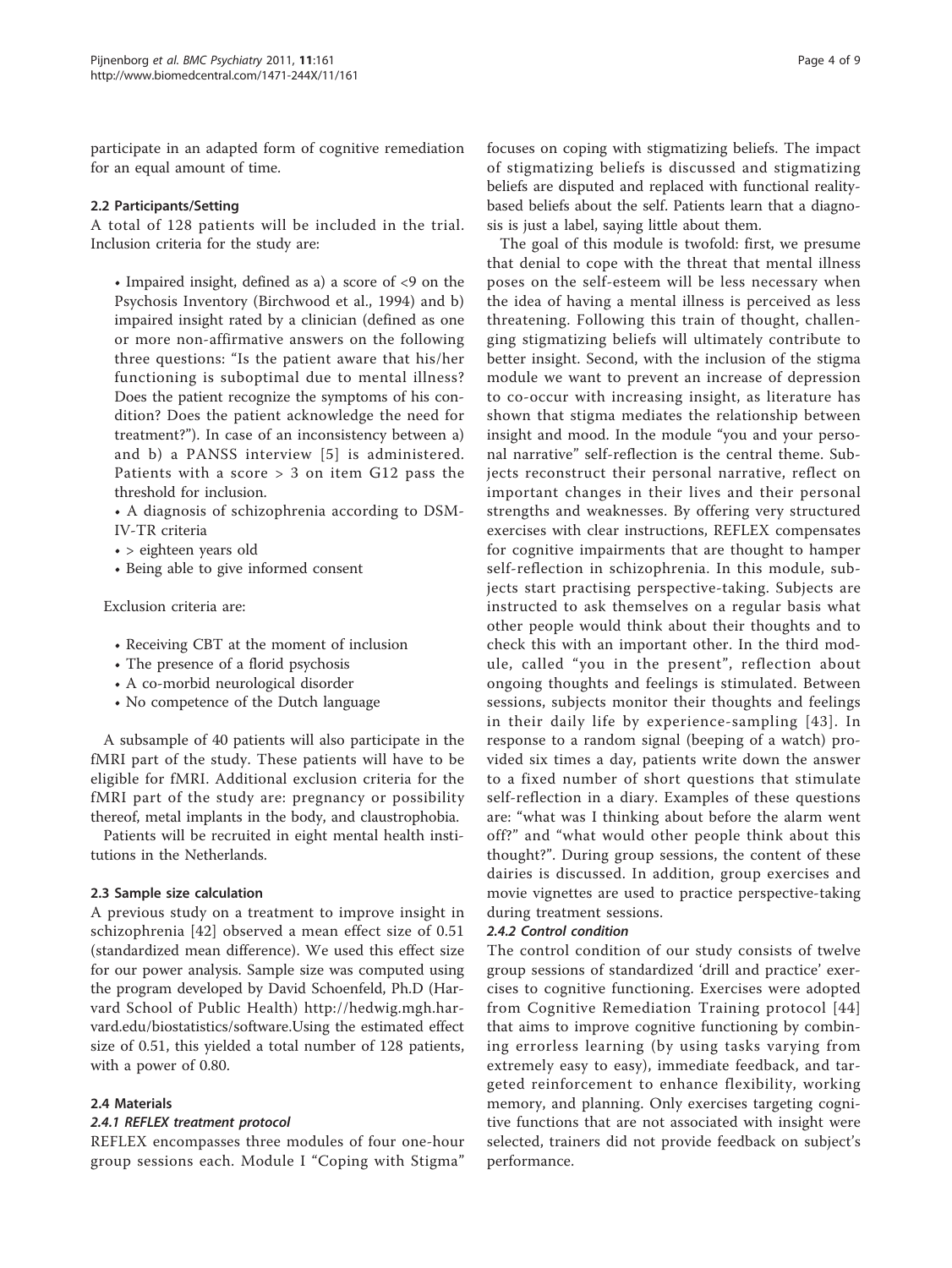## 2.4.3 Screening

Insight: The Psychosis Insight Scale (PI) [[7\]](#page-7-0): an eight item self-report questionnaire, consisting of three subscales: awareness of illness; relabeling symptoms to illness, and need for treatment. Total scores range from 0 to 12.

#### 2.4.3 Assessment

## 2.4.3.1 Behavioral measures

Primary outcome measures (preconditions of insight) As REFLEX aims to improve insight via improving its preconditions, preconditions of insight according to our model are the trials primary outcome measures.

Internalized stigma The Internalized Stigma of Mental Illness Scale (ISMI;[[45](#page-7-0)] is a self-rating questionnaire designed to measure the subjective experience of stigma, with subscales measuring Alienation, Stereotype Endorsement, Perceived Discrimination, Social Withdrawal and Stigma Resistance. The ISMI was developed in collaboration with people with mental illnesses and contains 29 Likert items.

Self-reflection and mental flexibility The Beck Cognitive Insight Scale (BCIS; [\[6\]](#page-7-0)) is a self-rating questionnaire developed to evaluate patients' self-reflectiveness and idiosyncratic self-certainty (the ability to consider other possibilities than one's own opinion). The scale consists of 15-items, divided into two subscales: a 9 item self-reflectiveness subscale and a 6-item self-certainty subscale. Total scores are obtained by subtracting the score of the self-certainty subscale from the score on the self-reflectiveness subscale.

Self-reflection The Self-Reflection and Insight Scale [[46](#page-7-0)] is a self-rating questionnaire consisting of the factors 'Need for self-reflection', 'Engagement in Self-reflection' and 'Insight'. The scale consists of 20 Likert-scale items. Perspective-taking The Theory of Mind subscale of the Davos Assessment of Cognitieve Biases Schaal (DACOBS) [Van der Gaag, Schütz, Ten Napel, Landa, Delaspaul, Bak & Tsacher, The development of the Daavos Assessment of Cognitive Biases Scale, in preparation] was used to assess perspective-taking. The DACOBS is 42-item Likert self-rating scale that measures cognitive biases and safety behavior in psychosis. It consists of seven subscales: jumping to conclusions, dogmatic bias, selective attention for threat, self-as-target bias, Theory of Mind problems and safety behavior. The Theory of Mind subscale encompasses six items, e. g.: If I hear other people laugh, I think they are laughing at me.

#### Secondary outcome measures (Insight)

Insight The Schedule for Assessment of Insight-Expanded (SAI-E) [[3\]](#page-7-0) an 11-item semi-structured interview to assess insight, based on David's three dimensions of insight. The SAI-E takes both the opinion of the interviewer and the caretakers into account.

Insight Item G12 of the Positive and Negative Symptom Scale (PANSS) [[5\]](#page-7-0). Item G12 is one of the thirty items of the PANSS and exist of a seven-point scale, ranging from 1 (very good insight) to seven (no insight). Item G12 of the PANSS is often used to assess insight in psychosis and is highly correlated with other insight measures, such as the SAI, SAI-E and ITAQ [\[47](#page-8-0)].

Insight The Beck Cognitive Insight Scale (BCIS, [[6\]](#page-7-0)) is a 15-item self-report questionnaire to evaluate patients' reflectiveness and their overconfidence in their interpretations of their experiences. The 15 items yield a 9-item self-reflectiveness subscale and a 6-item self-certainty subscale.

#### Other outcome measures (Correlates of insight)

Depression The Quick Inventory of Depressive Symptomatology Self-Report (QIDS-SR) is a 16-item self-report questionnaire that rates depressive symptoms according to the DSM-IV in the week before assessment [\[48\]](#page-8-0).

Self-esteem The Self-Esteem Rating Scale-Short Form is a self-report questionnaire that measures self-esteem. It encompasses statements that are linked to social contacts, achievement and competency [[49\]](#page-8-0) and is validated for people with schizophrenia.

Symptoms The Positive and Negative Symptom Scale (PANSS; [\[5](#page-7-0)] was used to measure psychopathology.

Quality of Life The Self-rating Manchester Short Assessment of Quality of Life (MANSA; [[50](#page-8-0)] is a 16 Likertscale item measure derived from the Lancashire Quality of Life Profile [[51](#page-8-0)]. The MANSA consists of four objective questions and twelve subjective questions. The subjective items assess satisfaction with life as a whole, job, financial situation, number and quality of friendships, leisure activities, accommodation, personal safety, people that the individual lives with (or living alone), sex life, relationship with family, physical health and mental health.

## 2.4.3.2 fMRI

Self-reflection During the self-reflection task subjects view 180 different short sentences (white letters on a black screen), subdivided into three main conditions (60 sentences per condition). Patients are presented statements, which refer to themselves ("self-condition"), to a significant other ("other-condition"), and to semantic knowledge ("baseline condition"). The self-condition is subdivided into four conditions (15 sentences per condition): a 'negative' mental condition (for example sentences as 'I am insensible', 'I forget important things'), a 'positive' mental condition ('I am intelligent', 'I am honest'.), a negative physical condition ('I am often ill', 'I am fat'), and a positive physical condition ('I am strong', 'I am healthy).

The other-condition also includes 'negative' and 'positive' sentences concerning mental qualities or physical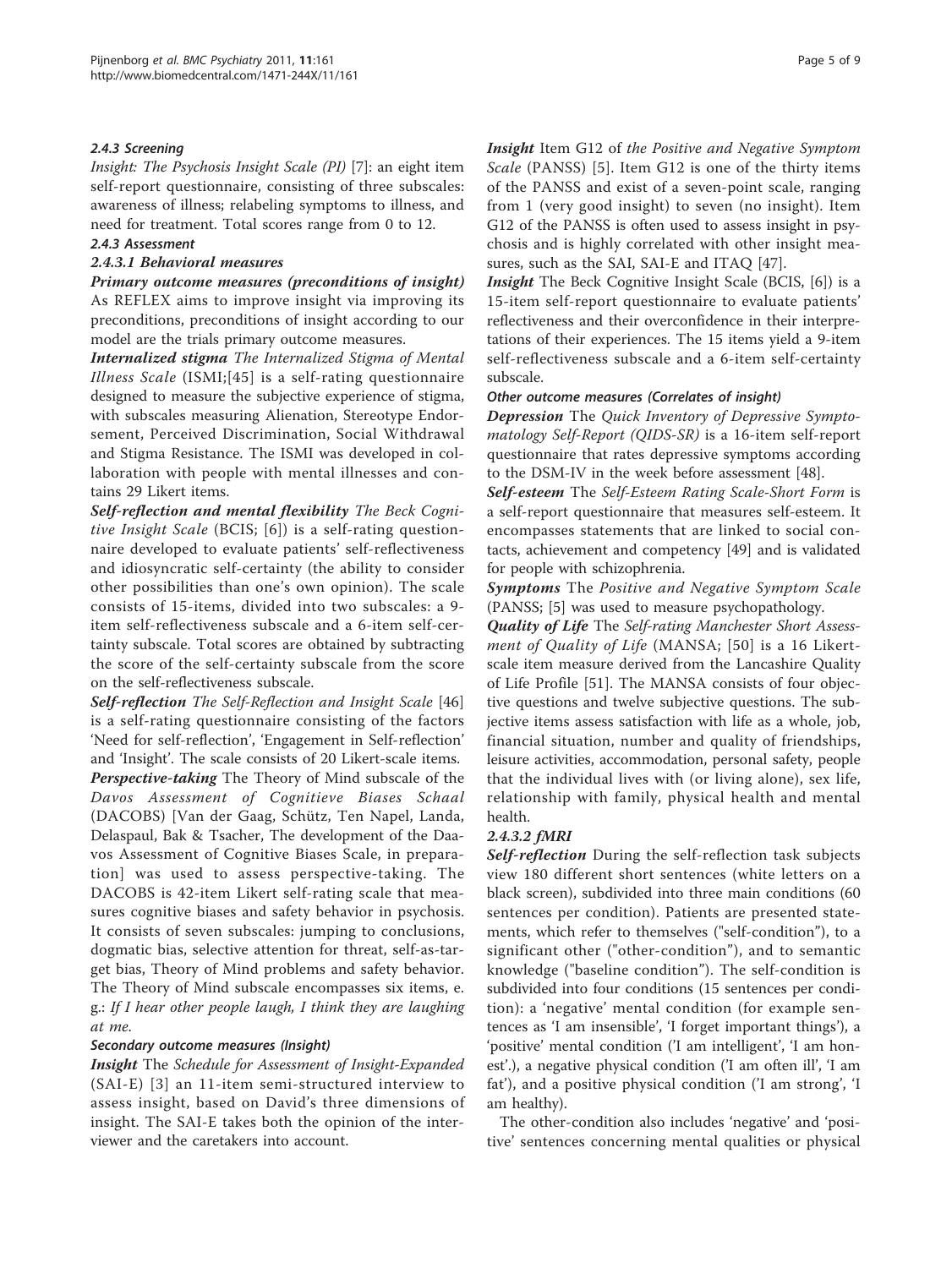qualities. Examples of sentences included in the 'semantic knowledge condition' are 'Milk is red', 'Dogs run faster than snails' and 'Birds eat cats'. The amount of true/ false items in this condition is balanced.

Perspective-taking The perspective-taking paradigm is adapted from a paradigm developed by Hooker and colleagues [\[52](#page-8-0)]. The paradigm consists of three conditions: a control condition, emotion recognition, and emotion inference. To familiarize patients with the task five practice items for each condition are presented before patients enter the scanner. Each condition consists of 25 images of social scenarios. During the control condition, patients simply have to count the number of people in the scene. For the Emotion Recognition task, patients are required to identify the emotion of a character in the scene that was indicated with a fixation cross. Answers are presented in a four-option multiple choice format. In the Emotion Inference task, patients are asked what the character indicated by the fixation cross would feel if she/he had full knowledge about what is happening in the scene. Half of the characters in this condition holds a false belief. Answers are once more presented in a four-option multiple choice format. In both the Emotion Recognition and the Emotion Inference task emotional valence is balanced within the emotion recognition and emotion interference condition. Two parallel versions of the paradigm were developed, to prevent practice effects and for pre- and post treatment testing

## 2.5 Procedure

Patients who fulfill the inclusion criteria, will be invited to participate in the study. If a patient is willing to participate, study procedures will be explained in detail and after a period of two weeks written informed consent is obtained. Subsequently, diagnosis is verified by the Mini Plus, a semi-structured interview to assess DSM IV pathology [[53](#page-8-0)]. Thereafter, patients are randomly allocated to REFLEX or control condition. Randomization procedures start when the required number of patients per center (ranging from 17-19) are included, or when the first patients was included more than six weeks ago while >10 people are included.

Randomization is centrally coordinated by the Trial Coordination Center of the University Medical Hospital Groningen. The project coordinator gives the subject a unique code and these codes are entered for each patient into a computerized systematic program by an independent researcher. Results of the randomization process are passed to the project coordinator in sealed envelopes and distributed to the on-site therapists. Subsequent subjects are randomized in blocks of two or four, to ensure that the number of patients will be balanced over conditions. Assessment takes place before

(T1), directly after (T2) and six months after the training (T3). Assessors are not aware of the condition (control or treatment) the subject is in. During the entire trial patients receive treatment as usual, with the exception of cognitive behavioral therapy.

All fMRI scans will be made in the Neuroimaging Center of the UMCG in Groningen, right before (T1) and directly after (T2) treatment. For geographical reasons, recruitment for the fMRI study is limited to the institutions located in the North of the Netherlands: GGZ Drenthe, Assen; UMCG and Lentis, Groningen, and GGZ Friesland, Leeuwarden. Patients who participate in the fMRI study will be randomized separately.

#### 3. Statistical analysis

#### 3.1 Behavioral data

Analysis will be performed according to the intention to treat principle. Differences in scores on each of the dependent variables will be examined for T1-T3. The significance of possible differences will be tested with logistic multilevel modeling [[54\]](#page-8-0) with the condition (REFLEX or Control) and treatment phase (T1-T3) as levels. A model will be built for each of the dependent variables. Dummy variables will be created for each level and the statistical significance of the regression effects will be tested using the approximate t-test. The dummy variables and their interaction are entered as fixed effects in the model. As random effects, the betweenindividual and within-individual variance were estimated. All models will be built using the program MlwiN.

#### 3.2 fMRI

Scans will be acquired using a 3T Phillips Intera Quaser (Best, The Netherlands) equipped with a synergy SENSE eight-channel head coil. Functional images are acquired using a T2\*-weighted echo-planar sequence with 37 interleaved axial slices oriented approximately 10-20° to the ac-pc transverse plane, a thickness of 3.5 mm and no slice gap to cover the entire cortex ( $TR = 2$  s,  $TE =$ 35 ms, flip angle = 70 degrees,  $FOV = 224$  mm,  $64 \times 64$ matrix of  $3.5 \times 3.5 \times 3.5$  voxels). In addition, two T1weighted 3-D fast field echo (FFE) anatomical images (voxel size,  $1 \times 1 \times 1$  mm) containing 160 slices (TR = 25 ms; TE = 4.6 ms; slice-thickness = 1 mm;  $256 \times 256$ matrix; FOV 26 cm) will be acquired parallel to the bicommissural plane. Data will be preprocessed using the Statistical Parametric Mapping software package (SPM8, Wellcome Department of Cognitive Neurology, London, UK: [http://www.fil.ion.ucl.ac.uk\)](http://www.fil.ion.ucl.ac.uk) in the following order: functional images will be corrected for slice timing, realigned to the first volume of the first run to correct for shifts in head position and coregistered to the anatomy. Coregistrations were controlled manually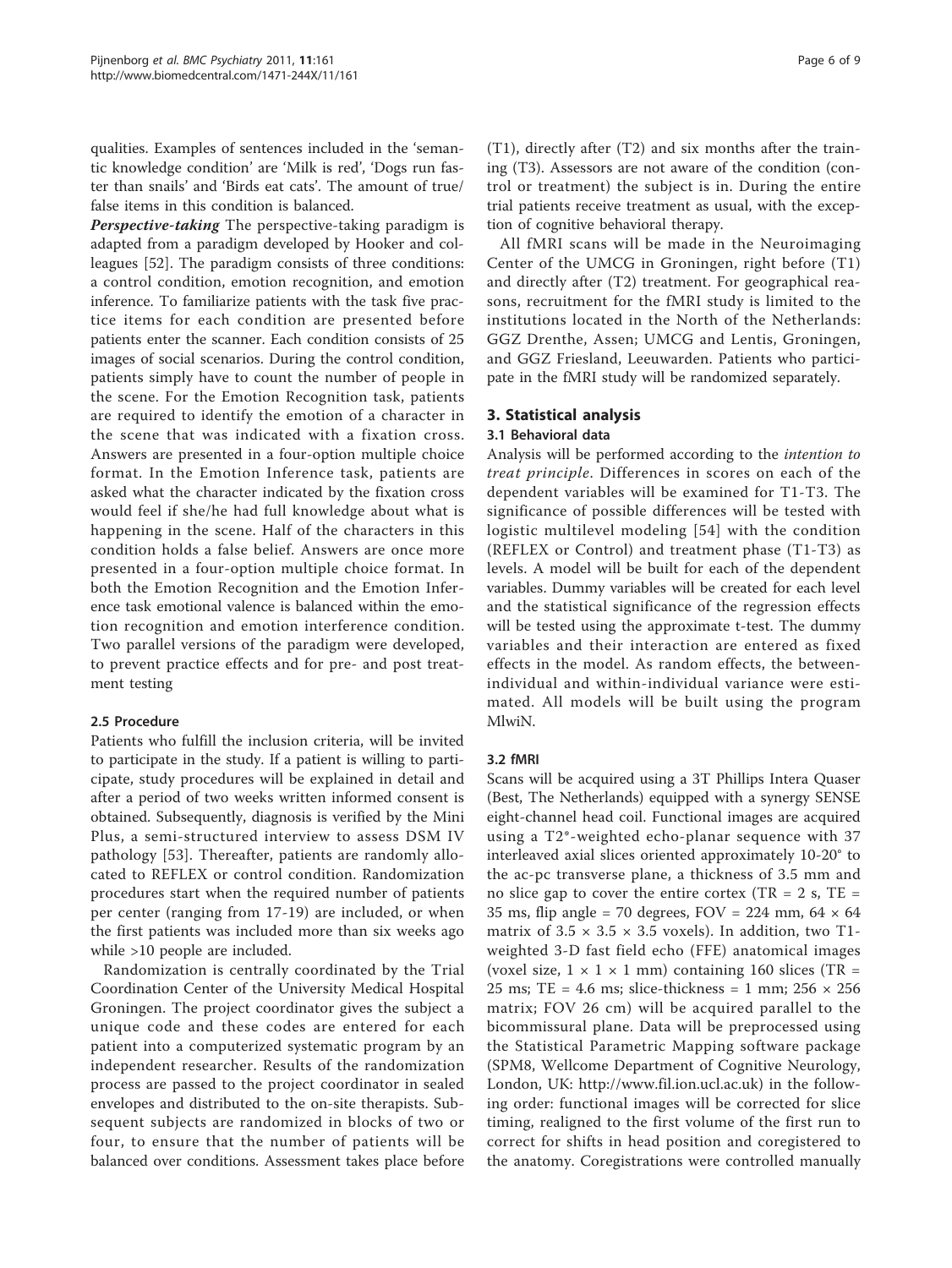for each subject to ensure correct coregistration. Functional images were spatially normalized based on the basis of the MNI (Montreal Neurological Institute) T1 template and then spatially smoothed with a 10 mm full-width half-maximum (FWHM) isotropic Gaussian Kernel. Preprocessed data will be analyzed to calculate the main effects of Condition and the two-way interaction of Condition x Phase.

## 4. Discussion

REFLEX may have a potential for improving insight in patients with schizophrenia. Our design offers the opportunity not only to examine the results of REFLEX at a behavioral level, but takes underlying changes in brain activation into account as well. With the study, we hope to contribute to the existing knowledge of what mechanisms are underlying changes in insight in schizophrenia. Improving insight in schizophrenia is a challenging task that needs careful consideration. During the development of the intervention, some clinicians addressed that patients might become more depressed if their insight would improve. Although the evidence for the development of depression is not conclusive [[23\]](#page-7-0), we paid special attention to this issue. As was explained in the introduction of this paper, there is evidence that this risk concerns patients with internalized stigma. By including a module that aims to reduce internalized stigma, we feel we have minimized this potential risk. Second, by definition, patients with impaired insight often do not feel they need treatment and will not spontaneously enroll in a therapy trial to improve their insight. Therefore, a common language needed to be developed. We cannot simply give patients a phone call, tell them that they are mentally ill and not fully aware of this and expect them to participate in our study. Instead, patients will be explained that being under treatment in a mental health institution brings about a lot of changes in their daily lives. REFLEX may help them to recognize these changes and gain more control over their lives. In a previous and unpublished pilot study we found that explaining the aim of REFLEX in comparable phrasing was acceptable to most patients and made them consider participation. Third, a methodological problem that is associated with insight is that most assessment instruments are based upon the traditional medical model: patients have to use the same terminology as their psychiatrists to be considered insightful. This approach ignores the insight some patients demonstrate, when they are able to describe the problems they experience in daily life and to attribute these problems to a mental illness. If they do not use the term "psychosis" or "schizophrenia" to describe their mental health, their insight is rated as impaired by most of the current instruments. However, this may be just a

discussion about labels and not about actual insight. We hope to have solved this problem by including scales that measure the preconditions of insight, such as the BCIS that measures cognitive insight, to traditional insights scales. The BCIS does not measure agreement insight in and medical way, but takes into account how patients perceive their own thoughts and feelings. Finally, care as usual for people with schizophrenia in the Netherlands is extensive. Psycho-education, Liberman training modules (social skills), and CBT are accessible for most patients. Because of this extensive care, it is very hard to obtain treatment effects over and above the effect of care that is already provided. However, several studies have shown that specific interventions can make a significant contribution to relevant outcome measures [\[55,56](#page-8-0)]. Through the unique focus in REFLEX on the improvement of self-reflectivity and perspective taking abilities and by that improving insight we expect to make a significant contribution to the well-being of people with schizophrenia.

#### Acknowledgements

The authors gratefully acknowledge Lentis, Groningen; University Medical Hospital Groningen (UMCG), Groningen; Department of Psychotic Disorders GGZ Drenthe, Assen; Department of Psychotic Disorders GGZ Friesland, Leeuwarden; Parnassia Psychiatric Institute, The Hague; Delta Psychiatric Center, Portugaal; GGZ Meerkanten, Ermelo and GGZ Noord Holland Noord, Schagen for their participation in the trial. We are indebted to all therapists (Ineke Koopstra, Wouter Draaisma, Anneke Zijlstra, Krijn van Berkel, Marjolijn Hoekert, Ellen Horselenberg, Annerieke de Vos, Han Bous, Maarten de Vos, Hanneke van Ores, Albert Matil, Ronald Boonstra, Petra Schuurmans, Welmoed Kostwinder, Rozanne Donkersgoed, Andra Lansbergen, Esme Marques, Gitty de Haan, Bianca Raaijmakers, Sandra van der Drift en Wies Titulaer) and to Wubbieke Everts, Alfred Burema, Nicky Heerings, Bertus Jeronimus, Leonie Bais, Annemiek van Dijke, Desiree Martius, Erna van t Hag, Roeline Nieboer, Annerieke de Vos, Renske Buit, Rozanne Donkersgoed, Stefanie de Vries, Marthe Mekel, Charlotte Rem, Remzi Karadayi, Michel Gernaat, Elsa Fledderus, Milou Wiersum and Steven de Jong for their help in setting up the trial and collecting the data.

#### Author details

<sup>1</sup>Dept. of Psychotic Disorders, GGZ-Drenthe, Dennenweg 9, 9404 LA, Assen, the Netherlands. <sup>2</sup>Dept. of Clinical Psychology, University of Groningen Grote Kruisstraat 2/1, 9712 TS, Groningen, the Netherlands. <sup>3</sup>Lentis, Center for Mental Healthcare, Department of Longterm Rehabilitation, Zuidlaren, the Netherlands. <sup>4</sup>Neuroimaging Center, University Medical Center Groningen, P. O. Box 30.001, 9700 RB, Groningen, Groningen, the Netherlands. <sup>5</sup>VU University and EMGO+ Institute of Health and Care Research, Dept. of Clinical Psychology, Van der Boechorststraat 1, 1081 BT Amsterdam, the Netherlands. <sup>6</sup>Parnassia Psychiatric Institute, Prinsegracht 63, 2512 EX The Hague, the Netherlands.

#### Authors' contributions

MP and AA conceived the study and designed the study with advice from MG and CB. MP wrote the manuscript and is the study's principal investigator. MP developed the REFLEX treatment protocol with significant contributions from AA, MG and CB. LM is involved the fMRI part of the study, that is supervised by AA. All authors read and approved the final manuscript.

#### Competing interests

The authors declare that they have no competing interests.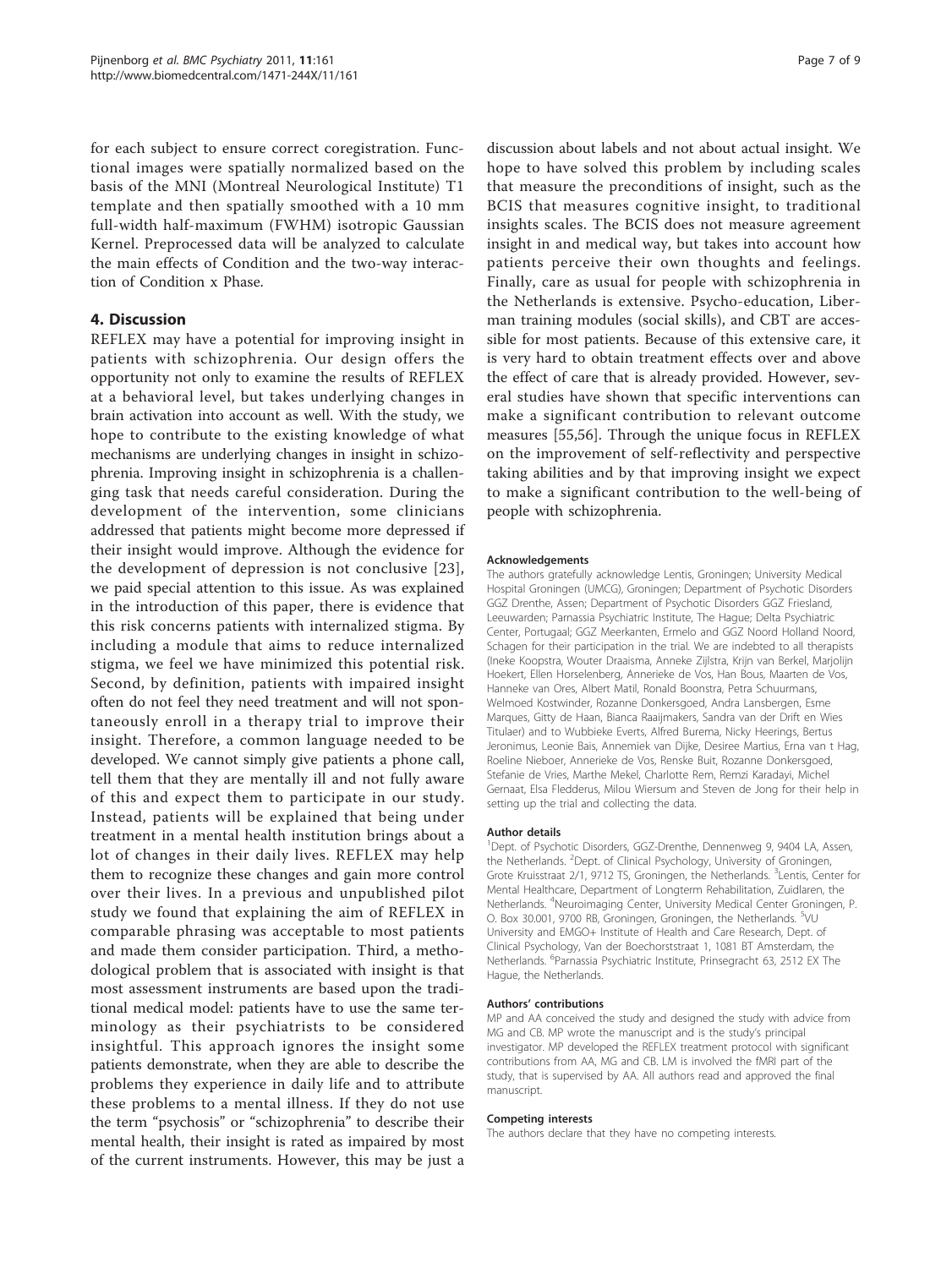<span id="page-7-0"></span>Received: 30 June 2011 Accepted: 5 October 2011 Published: 5 October 2011

#### References

- 1. Dam J: [Insight in schizophrenia: A review.](http://www.ncbi.nlm.nih.gov/pubmed/16635929?dopt=Abstract) Nordic Journal of Psychiatry 2006, 60(2):114-120.
- 2. David AS: [Insight and psychosis.](http://www.ncbi.nlm.nih.gov/pubmed/2207510?dopt=Abstract) British Journal of Psychiatry 1990, 156:798-808.
- Kemp R, David A, Hayward P: Compliance therapy: An intervention targeting insight and treatment adherence in psychotic patients. Behavioural and Cognitive Psychotherapy 1996, 24(4):331-350.
- 4. Amador XF, Strauss DH, Yale SA, Flaum MM: [Assessment of insight in](http://www.ncbi.nlm.nih.gov/pubmed/8494061?dopt=Abstract) [psychosis.](http://www.ncbi.nlm.nih.gov/pubmed/8494061?dopt=Abstract) The American Journal of Psychiatry 1993, 150(6):873-879.
- 5. Kay SR, Flszbein A, Opfer LA: [The positive and negative syndrome scale](http://www.ncbi.nlm.nih.gov/pubmed/3616518?dopt=Abstract) [\(PANSS\) for schizophrenia.](http://www.ncbi.nlm.nih.gov/pubmed/3616518?dopt=Abstract) Schizophrenia Bulletin 1987, 13(2):261-276.
- Beck AT, Baruch E, Balter JM, Steer RA, Warman DM: [A new instrument for](http://www.ncbi.nlm.nih.gov/pubmed/15099613?dopt=Abstract) [measuring insight: The beck cognitive insight scale.](http://www.ncbi.nlm.nih.gov/pubmed/15099613?dopt=Abstract) Schizophrenia Research 2004, 68(2-3):319-329.
- 7. Birchwood M, Smith J, Drury V, Healy J: [A self-report insight scale for](http://www.ncbi.nlm.nih.gov/pubmed/7908156?dopt=Abstract) [psychosis: Reliability, validity and sensitivity to change.](http://www.ncbi.nlm.nih.gov/pubmed/7908156?dopt=Abstract) Acta Psychiatrica Scandinavica 1994, 89(1):62-67.
- Lincoln TM, Lüllmann E, Rief W: [Correlates and long-term consequences](http://www.ncbi.nlm.nih.gov/pubmed/17289653?dopt=Abstract) [of poor insight in patients with schizophrenia. A systematic review.](http://www.ncbi.nlm.nih.gov/pubmed/17289653?dopt=Abstract) Schizophrenia Bulletin 2007, 33(6):1324-1342.
- 9. Drake RJ, Dunn G, Tarrier N, Bentall RP, Haddock G, Lewis SW: [Insight as a](http://www.ncbi.nlm.nih.gov/pubmed/17284134?dopt=Abstract) [predictor of the outcome of first-episode nonaffective psychosis in a](http://www.ncbi.nlm.nih.gov/pubmed/17284134?dopt=Abstract) [prospective cohort study in england.](http://www.ncbi.nlm.nih.gov/pubmed/17284134?dopt=Abstract) Journal of Clinical Psychiatry 2007, 68(1):81-86.
- 10. Mintz AR, Dobson KS, Romney DM: [Insight in schizophrenia: A meta](http://www.ncbi.nlm.nih.gov/pubmed/12648738?dopt=Abstract)[analysis.](http://www.ncbi.nlm.nih.gov/pubmed/12648738?dopt=Abstract) Schizophrenia Research 2003, 61(1):75-88.
- 11. Stefanopoulou E, Lafuente AR, Saez Fonseca JA, Huxley A: [Insight, global](http://www.ncbi.nlm.nih.gov/pubmed/19526340?dopt=Abstract) [functioning and psychopathology amongst in-patient clients with](http://www.ncbi.nlm.nih.gov/pubmed/19526340?dopt=Abstract) [schizophrenia.](http://www.ncbi.nlm.nih.gov/pubmed/19526340?dopt=Abstract) Psychiatric Quarterly 2009, 80(3):155-165.
- 12. Lysaker PH, Campbell K, Johannesen JK: [Hope, awareness of illness, and](http://www.ncbi.nlm.nih.gov/pubmed/15870611?dopt=Abstract) [coping in schizophrenia spectrum disorders: Evidence of an interaction.](http://www.ncbi.nlm.nih.gov/pubmed/15870611?dopt=Abstract) Journal of Nervous and Mental Disease 2005, 193(5):287-292.
- 13. Staring ABP, Van dG, Van dB, Duivenvoorden HJ, Mulder CL: [Stigma](http://www.ncbi.nlm.nih.gov/pubmed/19616414?dopt=Abstract) [moderates the associations of insight with depressed mood, low self](http://www.ncbi.nlm.nih.gov/pubmed/19616414?dopt=Abstract)[esteem, and low quality of life in patients with schizophrenia spectrum](http://www.ncbi.nlm.nih.gov/pubmed/19616414?dopt=Abstract) [disorders.](http://www.ncbi.nlm.nih.gov/pubmed/19616414?dopt=Abstract) Schizophrenia Research 2009, 115(2-3):363-369.
- 14. Boczkowski JA, Zeichner A, DeSanto N: [Neuroleptic compliance among](http://www.ncbi.nlm.nih.gov/pubmed/2865281?dopt=Abstract) [chronic schizophrenic outpatients: An intervention outcome report.](http://www.ncbi.nlm.nih.gov/pubmed/2865281?dopt=Abstract) Journal of Consulting and Clinical Psychology 1985, 53(5):666-671.
- 15. Gunderson JG: [Effects of psychotherapy in schizophrenia: II. comparative](http://www.ncbi.nlm.nih.gov/pubmed/6151246?dopt=Abstract) [outcome of two forms of treatment.](http://www.ncbi.nlm.nih.gov/pubmed/6151246?dopt=Abstract) Schizophrenia Bulletin 1984, 10(4):564-598.
- 16. Turkington D, Kingdon D, Turner T: [Effectiveness of a brief cognitive](http://www.ncbi.nlm.nih.gov/pubmed/12042231?dopt=Abstract)[behavioural therapy intervention in the treatment of schizophrenia.](http://www.ncbi.nlm.nih.gov/pubmed/12042231?dopt=Abstract) British Journal of Psychiatry 2002, 180(6):523-527.
- 17. Penn DL, Meyer PS, Evans E, Wirth RJ, Cai K, Burchinal M: [A randomized](http://www.ncbi.nlm.nih.gov/pubmed/19176275?dopt=Abstract) [controlled trial of group cognitive-behavioral therapy vs. enhanced](http://www.ncbi.nlm.nih.gov/pubmed/19176275?dopt=Abstract) [supportive therapy for auditory hallucinations.](http://www.ncbi.nlm.nih.gov/pubmed/19176275?dopt=Abstract) Schizophrenia Research 2009, 109(1-3):52-59.
- 18. Kemp R, Hayward P, Applewhaite G, Everitt B, David A: Compliance Therapy in schizophrenia: RCT. British Medical Journal 1988, 312:345-349.
- 19. Byerly MJ, Fisher R, Carmody T, Rush AJ: [A trial of compliance therapy in](http://www.ncbi.nlm.nih.gov/pubmed/16086614?dopt=Abstract) [outpatients with schizophrenia or schizoaffective disorder.](http://www.ncbi.nlm.nih.gov/pubmed/16086614?dopt=Abstract) Journal of Clinical Psychiatry 2005, 66(8):997-1001.
- 20. Tay SC: [Compliance therapy: An intervention to improve inpatients](http://www.ncbi.nlm.nih.gov/pubmed/17601158?dopt=Abstract)' [attitudes toward treatment.](http://www.ncbi.nlm.nih.gov/pubmed/17601158?dopt=Abstract) Journal of Psychosocial Nursing and Mental Health Services 2007, 45(6):29-37.
- 21. Davidoff SA, Forester BP, Ghaemi SN, Bodkin JA: [Effect of video self](http://www.ncbi.nlm.nih.gov/pubmed/9824172?dopt=Abstract)[observation on development of insight on psychotic disorders.](http://www.ncbi.nlm.nih.gov/pubmed/9824172?dopt=Abstract) Journal of Nervous and Mental Disease 1998, 186(11):697-700.
- 22. Muzekari LH, Kamis E: [The effects of videotape feedback and modeling](http://www.ncbi.nlm.nih.gov/pubmed/4726678?dopt=Abstract) [on the behavior of chronic schizophrenics.](http://www.ncbi.nlm.nih.gov/pubmed/4726678?dopt=Abstract) Journal of Clinical Psychology 1973, 29(3):313-316.
- 23. Cooke MA, Peters ER, Kuipers E, Kumari V: [Disease, deficit or denial?](http://www.ncbi.nlm.nih.gov/pubmed/15952940?dopt=Abstract) [Models of poor insight in psychosis.](http://www.ncbi.nlm.nih.gov/pubmed/15952940?dopt=Abstract) Acta Psychiatr Scand 2005, 112(1):4-17.
- 24. Morgan K, David A: Neuropsychological studies of insight in patients with psychotic disorders. In Insight and Psychosis: Awareness of Illness in Schizophrenia and Related Disorders.. 2 edition. Edited by: Amador XF, David AS. New York, NY: Oxford University Press; 2004:177-193.
- 25. Aleman A, Agrawal N, Morgan KD, David AS: [Insight in psychosis and](http://www.ncbi.nlm.nih.gov/pubmed/16946354?dopt=Abstract) [neuropsychological function: Meta-analysis.](http://www.ncbi.nlm.nih.gov/pubmed/16946354?dopt=Abstract) British Journal of Psychiatry 2006, 189(3):204-212.
- 26. Subotnik KL, Nuechterlein KH, Irzhevsky V, Kitchen CM, Woo SM, Mintz J: [Is](http://www.ncbi.nlm.nih.gov/pubmed/15885506?dopt=Abstract) [unawareness of psychotic disorder a neurocognitive or psychological](http://www.ncbi.nlm.nih.gov/pubmed/15885506?dopt=Abstract) [defensiveness problem?](http://www.ncbi.nlm.nih.gov/pubmed/15885506?dopt=Abstract) Schizophrenia Research 2005, 75(2-3):147-157.
- 27. Quee PJ, Van der Meer L, Bruggeman R, De Haan L, Krabbendam L, Cahn W, Mulder NCL, Wiersma D, A Aleman: [Insight in Psychosis:](http://www.ncbi.nlm.nih.gov/pubmed/21097989?dopt=Abstract) [Relationship With Neurocognition, Social Cognition and Clinical](http://www.ncbi.nlm.nih.gov/pubmed/21097989?dopt=Abstract) [Symptoms Depends on Phase of Illness.](http://www.ncbi.nlm.nih.gov/pubmed/21097989?dopt=Abstract) Schizophr Bull 2011, 37(1):29-37.
- 28. Brothers L: The social brain: a project for integrating primate behaviour and neurophysiology in a new domain. Concepts in Neuroscience 1990, 1:28.
- 29. Langdon R, Ward P: [Taking the perspective of the other contributes to](http://www.ncbi.nlm.nih.gov/pubmed/18495647?dopt=Abstract) [awareness of illness in schizophrenia.](http://www.ncbi.nlm.nih.gov/pubmed/18495647?dopt=Abstract) Schizophrenia Bulletin 2009, 35(5):1003-1011.
- 30. Pijnenborg GHM, Aleman A: Ziekte-inzicht bij mensen met schizofrenie: theoretische inzichten en een voorstel voor een behandeling. Tijdschrift voor Psychiatrie 2010, 12:825-835.
- 31. Lysaker PH, Olesek KL, Warman DM, Martin JM, Salzman AK, Nicolò G, et al: Metacognition in schizophrenia: Correlates and stability of deficits in theory of mind and self-reflectivity. Psychiatry Research 2010.
- 32. Lysaker PH, Buck KD, Taylor AC, Roe D: [Associations of meatcognition and](http://www.ncbi.nlm.nih.gov/pubmed/18023881?dopt=Abstract) [internalized stigma with quantitaive assessments of self-experience in](http://www.ncbi.nlm.nih.gov/pubmed/18023881?dopt=Abstract) [narratives of schizophrenia.](http://www.ncbi.nlm.nih.gov/pubmed/18023881?dopt=Abstract) Psychiatry Research 2008, 157:31-38.
- 33. Holma J, Aaltonen J: Narrative understanding in acute psychosis. Contemporary Family Therapy: An International Journal 1998, 20(3):253-263.
- 34. Brüne M: Theory of mind' [in schizophrenia: A review of the literature.](http://www.ncbi.nlm.nih.gov/pubmed/15888423?dopt=Abstract) Schizophrenia Bulletin 2005, 31(1):21-42.
- 35. Courtin C: [The impact of sign language on the cognitive development of](http://www.ncbi.nlm.nih.gov/pubmed/15454505?dopt=Abstract) [deaf children: The case of theories of mind.](http://www.ncbi.nlm.nih.gov/pubmed/15454505?dopt=Abstract) Journal of Deaf Studies and Deaf Education 2000, 5(3):266-276.
- 36. David AS: [To see oursels as others see us](http://www.ncbi.nlm.nih.gov/pubmed/10645320?dopt=Abstract)': Aubrey lewis's insight. British Journal of Psychiatry 1999, 175:210-216.
- 37. Startup M: Awareness of own and others' schizophrenic illness. Schizophrenia Research 1997, 2-3:203-211.
- 38. Dimaggio G, Lysaker PH, Carcione A, Nicolò G, Semerari A: Know yourself and you shall know the other...to a certain extent: Multiple paths of influence of self-reflection on mindreading. Consciousness and Cognition: An International Journal 2008, 17(3):778-789.
- 39. Dickerson FB, Sommerville J, Origoni AE, Ringel NB, Parente F: [Experiences](http://www.ncbi.nlm.nih.gov/pubmed/12047014?dopt=Abstract) [of stigma among outpatients with schizophrenia.](http://www.ncbi.nlm.nih.gov/pubmed/12047014?dopt=Abstract) Schizophrenia Bulletin 2002, 28(1):143-155.
- 40. Goldbeck R: [Denial in physical illness.](http://www.ncbi.nlm.nih.gov/pubmed/9430071?dopt=Abstract) Journal of Psychosomatic Research 1997, 43(6):575-593.
- 41. Young DA, Zakzanis KK, Bailey C, Davila R, Griese J, Sartory G, et al: [Further](http://www.ncbi.nlm.nih.gov/pubmed/9457146?dopt=Abstract) [parameters of insight and neuropsychological deficit in schizophrenia](http://www.ncbi.nlm.nih.gov/pubmed/9457146?dopt=Abstract) [and other chronic mental disease.](http://www.ncbi.nlm.nih.gov/pubmed/9457146?dopt=Abstract) Journal of Nervous and Mental Disease 1998, 186(1):44-50.
- 42. Rathod S, Kingdon D, Smith P, Turkington D: Insight into schizophrenia: the effects of cognitive behavioural therapy on the components of insight and association with sociodemographics–data on a previously published randomised controlled trial. . Schizophr Res. 2005 May , 1:74(2-3):211-219.
- 43. Myin-Germeys I, Oorschot M, Collip D, Lataster J, Delespau P, van Os J: Experience sampling research in psychopathology: Opening the black box of daily life. Psychological Medicine: A Journal of Research in Psychiatry and the Allied Sciences 2009, 39(9):1533-1547.
- 44. Delahunty A, Morice R: Training Programme for the Remediation of Cognitive Deficits in Schizophrenia. Albury, NSW: Department of Health of Australia; 1993.
- 45. Ritsher JB, Otilingam PG, Grajales M: [Internalized stigma of mental illness:](http://www.ncbi.nlm.nih.gov/pubmed/14572622?dopt=Abstract) [Psychometric properties of a new measure.](http://www.ncbi.nlm.nih.gov/pubmed/14572622?dopt=Abstract) Psychiatry Research 2003, 121(1):31-49.
- 46. Grant AM, Franklin J, Langford P: The self-reflection and insight scale: A new measure of private self-consciousness. Social Behavior and Personality 2002, 30(8):821-835.